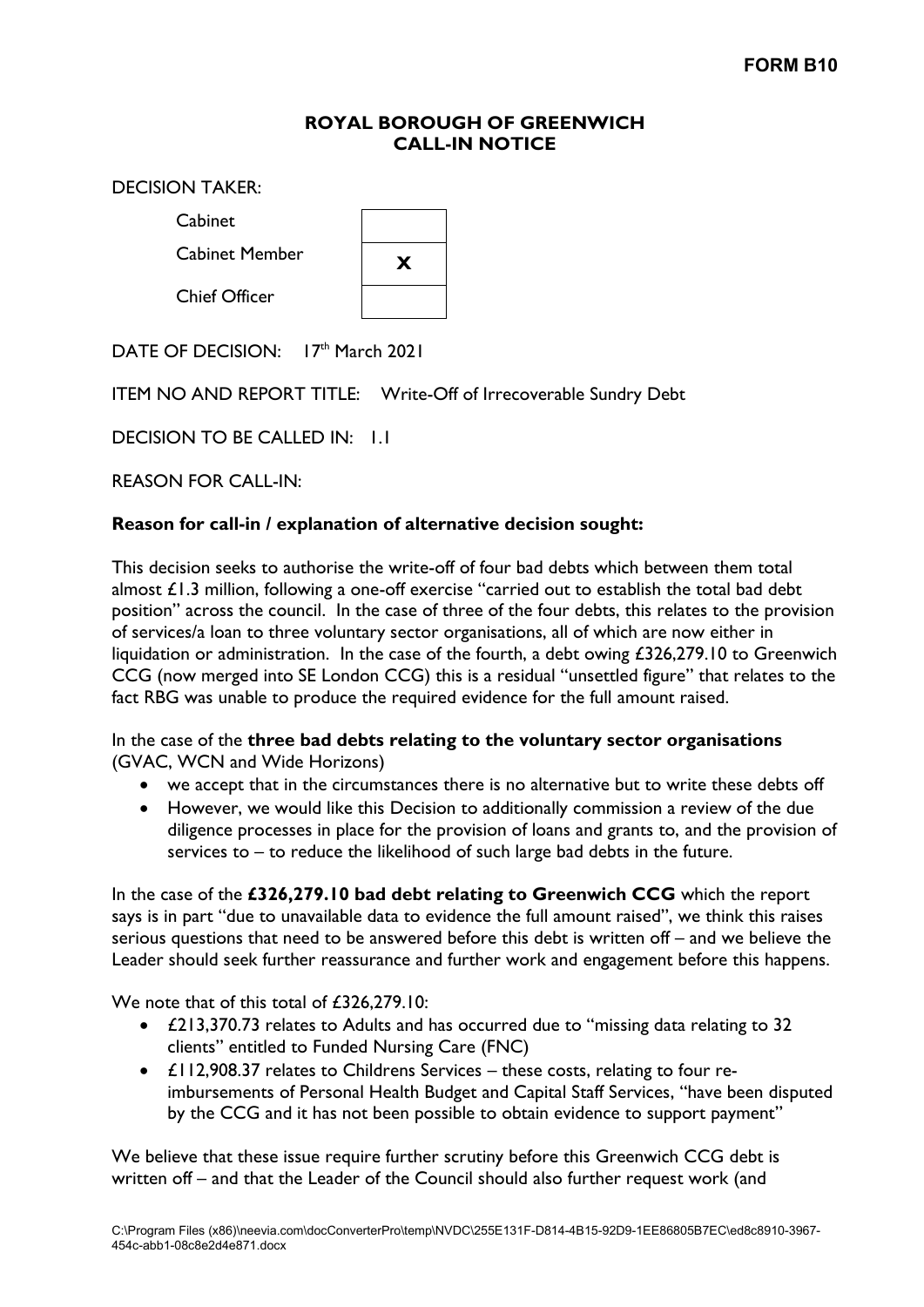engagement with the CCG) to make recommendations that will provide full assurance that repeat instances of this situation will be prevented in the future.

ALTERNATIVE DECISION SOUGHT:

## **Alternative decision sought – alternative wording (our additions in red)**

"1.1 Authorise the write-off of three of the four bad debts, details of which are included in this report:

• Greenwich Voluntary Action Council (GVAC) £124,526.38 • Waterways Community Nursery (WCN) £146,210.93 • Wide Horizons £700,000.00

"1.2. In addition to writing off these debts, commission an internal review of the due diligence processes in place for the provision of loans and grants to, and provision of paid services to, voluntary sector organisations – with the aim of generating recommendations that will reduce the likelihood of such large bad debts occurring in the future.

"1.3. Request further work (and engagement with SE London CCG as the successor body to Greenwich CCG) before bringing any future decision to write off the £326,279.10 bad debt relating to Greenwich CCG. This should include reviewing how the situation arose that RBG has been unable to produce the evidence required and making recommendations that will provide full assurance that this will be prevented of this occurring in the future."

**A note on the timing of the Call-in Sub Committee meeting** - We appreciate that the preparation of the statement of accounts in the required timeframe would benefit from a speedy resolution to this call-in – and both of us would be keen for the Call-in Sub Committee to be convened (virtually due to C19) as quickly as possible to facilitate this. Given the urgency we can make ourselves available at the Sub Committee's earliest convenience.

**Finally a note on wider issues and scrutiny** – outside of the confines of this decision, we would also recommend that these wider issues are addressed through the forthcoming Corporate Performance Scrutiny Panel Work Programme.

Please indicate how you wish the decision to be considered:

Referred to -

Decision Maker

Overview & Scrutiny Call-In Sub-Committee

Name: (please print) Cllr Matt Hartley